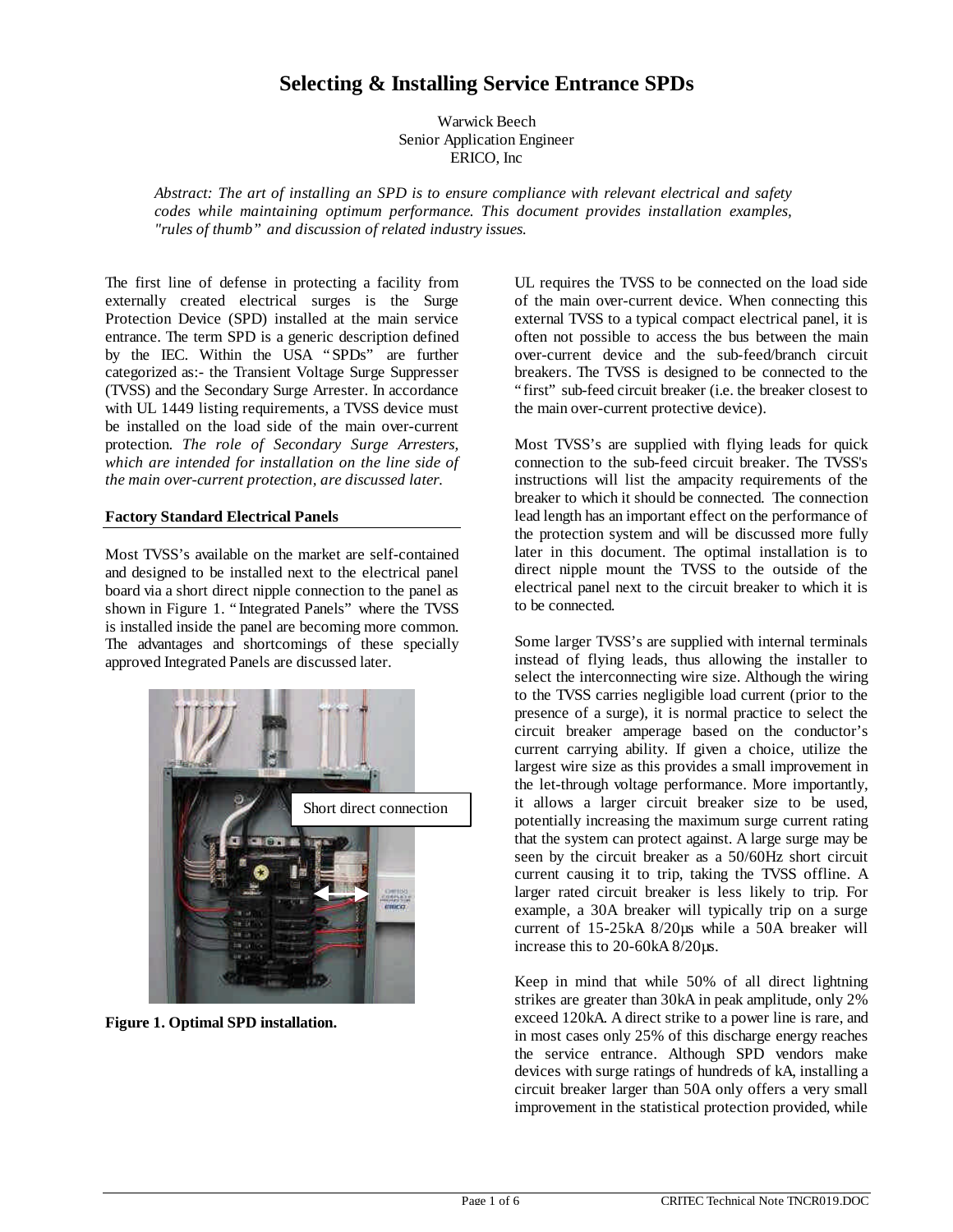increasing the risk of not being able to quickly interrupt an electrical short circuit during fault conditions.

The convenience of using a sub-feed circuit breaker to make connection to the TVSS also provides an important advantage. It allows the TVSS unit to be isolated during maintenance, while the primary supply to the facility is still maintained.

It is important to adhere to the manufacturer's recommendations on wiring size and fusing requirements as these are generally based on UL's "conditions of use" for the particular device's Listing.

#### **Larger Custom Designed Panels**

For larger custom-designed panels it is often possible to connect the TVSS device between the load side of the main over-current protection and the sub-feed breakers panel. This requires a "T", or tap connection, to be made from the bus to the TVSS.



**Figure 2. Possible SPD connections**

To meet relevant electrical and wiring codes, the TVSS unit is generally installed along side of the electrical panel via a conduit nipple connection. The location of the TVSS unit in relation to its connection to the panel, should be selected to minimize the length of the interconnecting wiring. This will improve performance during a surge condition.

The NEC "tap rule" allows for a smaller "tap wire" to be run from the larger bus to the TVSS. In keeping with the desire to minimize the length of this connection, the "10' tap rule" Article 240-21 generally applies. A tap connection can only be made where the current rating of the tap connection to the TVSS is greater than 1/10 of the upstream over-current device's rating. For example, assume the maximum wire size which a manufacturer specifies can be connected to the terminals of his TVSS device is #3. Reference to Table 310-16 indicates that this can carry a current rating of 80A. Then by applying

the NEC tap rule, we see that the TVSS unit can only be directly connected where the service entrance is limited by an 800A over-current rating. Note: *Although such tap connectors are not generally regarded as load current carrying, it is normal practice to assume that they are when sizing to conform to the upstream overcurrent protection. It is often easier to do this than to explain to installers/inspectors the apparent mismatch in conductor / over-current protection device ratings.*

When installing a TVSS device on service entrance panels with large current ratings the 1/10 tap requirement may mean that the correct tap conductor size exceeds the capacity of the TVSS's terminals. Under such conditions, a circuit breaker is usually required at the point at which the tap conductor connects to the primary supply. The size of this breaker should be chosen to accommodate the size of the tap conductor rating. While such a measure provides safety and compliance with the tap rule, it also add cost, complexity, and the introduction of extra series components which may increase the let-through voltage, and which may also limit the peak surge rating of the system.

To avoid these performance issues, the user needs to overcome the "1/10" restrictions of Article 240-21 (b.5) *"… field installation where the tap conductors leave the enclosure or vault in which the tap is made… ":*

- 1. Some TVSS vendors argue that by installing the TVSS on the outside of the enclosure and utilizing a direct nipple connection into the enclosure, the 1/10 requirement does not apply as the wiring "does not *leave* the enclosure" – rather, the TVSS wires are regarded as entering into the enclosure. Whilst it may be argued that this allows the installer a loop hole which can be exploited, the intent of the NEC tap rule is clear  $-$  to limit under-rated tap conductors being connected to large current primary feeds.
- 2. Some TVSS vendors also argue (and even document) that, as their TVSS's incorporate integral over-current disconnect devices, no additional upstream over-current protection is required and the unit can be installed with small tap conductors on very large services. The author is not aware of any NEC Articles that specifically allow this, unless the TVSS installation is not made as part of a "field installation" – ref. 3.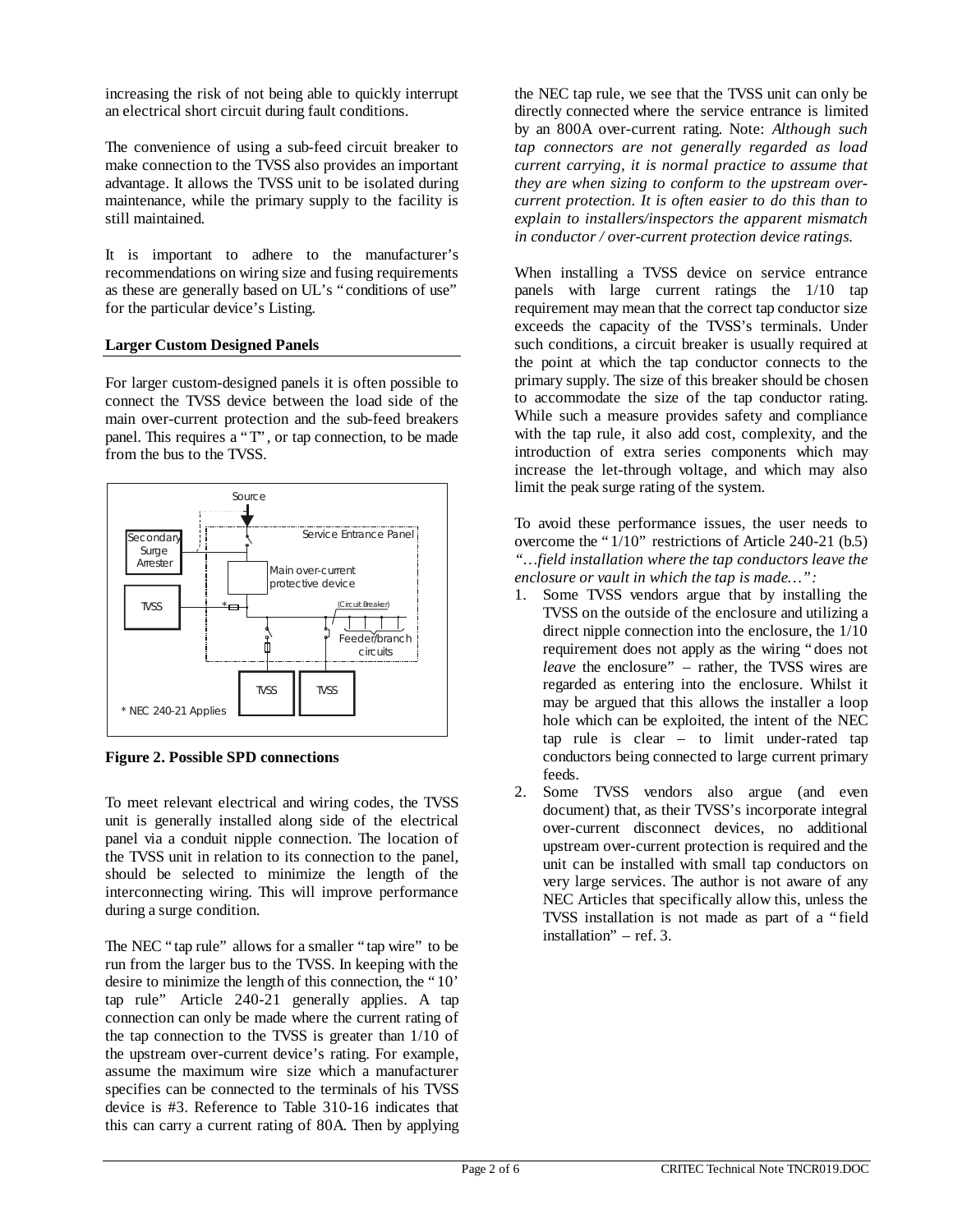3. If the installation of a TVSS unit is not carried out as part of a field exercise, as may be the case when switchboard builder incorporates the unit as a component within an electrical panel assembly, Article 240-21 (b.5) is not applicable and Section 2.b allows the tap to be installed on any current rated service, provided that the tap conductors are matched to the rating of the TVSS's internal overcurrent protection.

Rather than exploiting loose interpretations of the 1/10 rule to avoid upstream over-current protection, it is recommended that upstream over-current protection be provided *at the point the conductors receive their supply*. This safer approach may however introduce another complication. The NEC mandates a maximum of 6 disconnects off any one primary service feed (Article 230-71). A connection of a TVSS device to this feed is included in this count. When this limitation is encountered, the installation of the TVSS device is normally relegated to connection on the load side of one of the existing 6 "disconnects". A proposal to exempt the TVSS connection from this maximum of 6 connection has been submitted for the 2005 edition of the NEC.

# **Integrated Panels –** *TVSS's installed within the Panel*

A growing trend within the industry is the integration of TVSS devices within the electrical panel itself, usually by the panel OEM. This practice has recently lead to panel manufacturers acquiring TVSS manufacturers in an attempt to increase their competency and market opportunity in this area. The potential advantages to the engineer, installer and owner of such integration, are:

- ß Simplification of the specification process
- ß Reduction in the number of vendors for supply and support
- ß Simplification of installation
- ß Improved performance

This said, integrated protection panels may also present their own deficiencies. Installing the TVSS within the electrical enclosure should ensure shorter connection lead lengths and an improvement in the let-through voltage performance. However, this is often not the case. The TVSS devices are often mounted at the bottom of the standard can, and connected to feed-through lugs. This can increase the lead length, resulting in a much higher let-through voltage to the equipment connected to the upper circuit breakers. A performance degradation of 300-500V is possible, increasing the net let-through voltage to the point where electronic equipment may be damaged or severely stressed.

The panel extension kit may block the ability to feed cables through the bottom of the electrical enclosure.

- **F** If the TVSS is connected directly to the bus, the entire panel and its load will need to be shut down to allow replacement of a failed TVSS unit. Conversely, an external TVSS unit connected to a dedicated breaker, will allow only that circuit to be disconnected during service.
- ß Generally the TVSS technology integrated by panel manufacturers is less advanced than that manufactured by dedicated TVSS manufacturers.

Integrated Protection Panels should be Listed to UL 67 which includes fault current testing of the combination – 10 kAIC, 22 kAIC, 65 kAIC etc. Panelboard extension kits which are available to add TVSS onto the bottom of electrical panels are usually Listed to UL 1449.



**Figure 3. Specialist Integrated panel providing optimum protection**

## **Appropriate Surge Ratings**

The question of appropriate surge rating for Service Entrance panel protection has been debated within the scientific community for many years. Unfortunately TVSS manufacturer's seeking to out-market one another, have often started "ratings wars" with ratings up to 600kA 8/20µs and even 1,000kA 8/20µs being noted. The scientific community through such standards as IEEE C62.41 have sought to provide some guidance to the potential end-user as to appropriate surge ratings by characterizing the electrical environment for the installation. Proposed changes to the existing C62.41 standard will see two scenarios characterized – Scenario 1 will deal with the effects of induced energy onto service entrances from a nearby strike while Scenario 2 deals with the effects of a direct lightning discharge to the facility. Under Scenario 1, currents of 10kA 8/20µs can be expected while under Scenario 2, currents of up to 100kA 8/20µs or 10kA 10/350µs can be expected.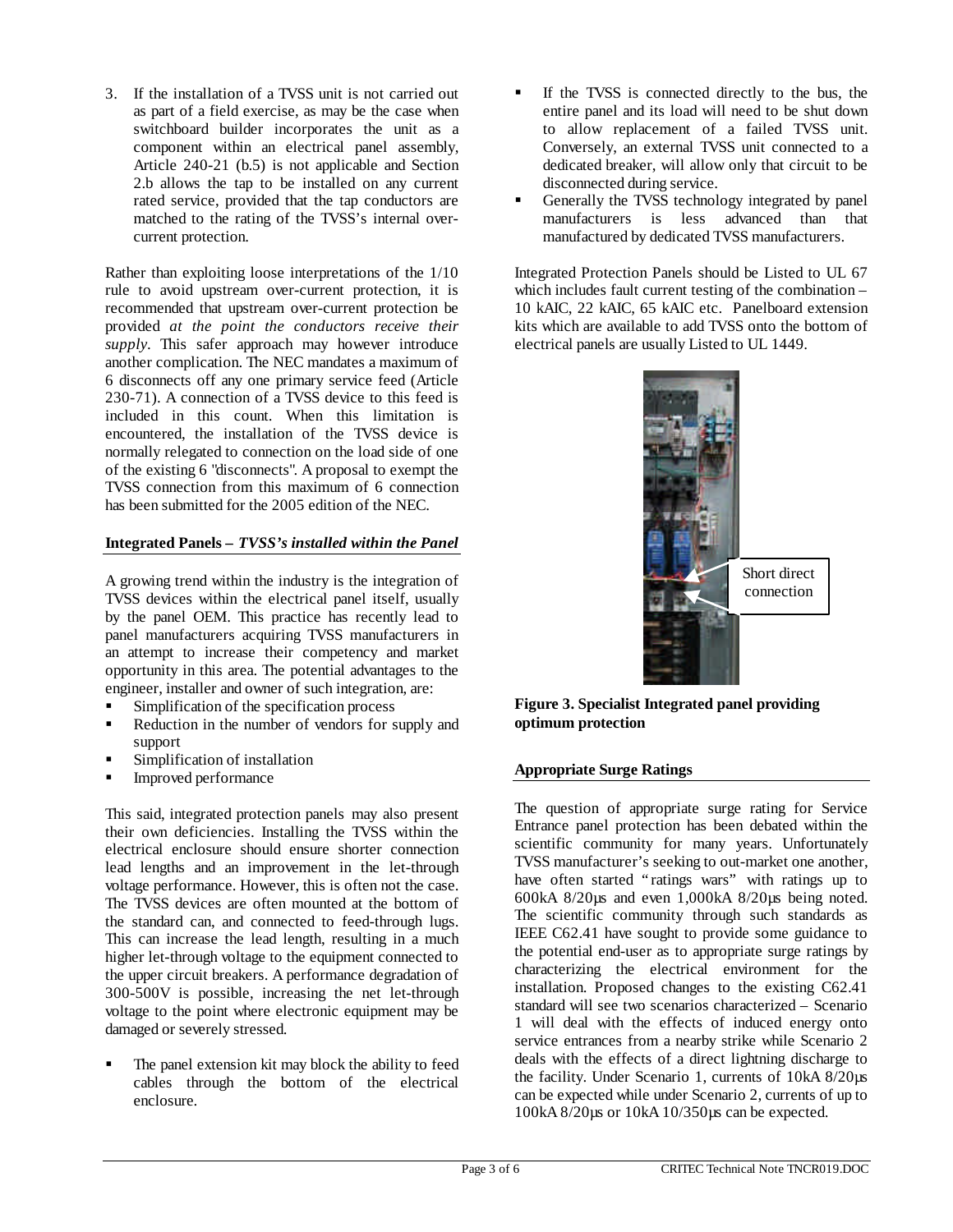These specifications are intended to provide a much needed "reality check" to those ratings been promulgated by various TVSS manufacturers. A typical rating of 100kA for a service entrance device already includes a safety margin and the only practical reason in requiring a higher rating would be to provide a longer service life. With each doubling of surge rating, for the same number and amplitude of transients, "life" can be increased by a factor of 5-10 times. Value engineering principles point to a rating of between 100 to 200kA 8/20µs as being both practical and cost effective. The need for a surge rating of 600kA with the claimed typical life expectancy of 500 years is questionable.

Another problem commonly encountered in the specification of surge ratings for TVSS devices, is the practice of claiming a rating based solely on the aggregate of MOV (or SAD) material contained within the device. In reality, the single shot capacity of the device may be significantly less than this due to the limitations of PCB fuse tracks, thermal of over-current disconnect devices and terminals used. NEMA LS-1 has sought to address this concern by recommending that manufacturers only claim maximum single shot ratings based on actual test results. Ideally, a device should be rated by providing both i) its maximum single shot capacity (tested) and ii) its aggregate surge capacity (surge material). Such dual ratings better define the device's performance and life characteristics.

Note: Often the failure of a TVSS device is attributed to the number or amplitude of diverted surges, whereas most failures are the result of temporary over-voltages. Even so, some well-known TVSS manufacturers continue to provide TVSS's with Maximum Continuous Operating Voltages (MCOV) just over 10% of nominal. *10% above nominal is the continuous limit tested by UL; anything above this is allowed to safely fail*. Many TVSS manufacturers provide MCOV rating with a more practical 25% limit, while hybrid technologies are now available that provide even larger MCOVs – without the traditional cost of increased let-through voltage.

#### **TVSS's and Secondary Surge Arresters**

The 1999 edition of the NEC defines the application of Surge Arresters and requires all such devices to be listed. UL differentiates between Transient Voltage Surge Suppressors and Secondary Surge Arresters:

- ß Transient Voltage Surge Suppressors are tested to UL 1449 and this document limits their scope of use on the load side of the main over-current disconnect. They should not be used on the line side.
- ß Secondary Surge Arresters are also listed by UL and are intended for use on the line side of the main over-current protection. Note: a loophole currently exists which allows Secondary Surge Arresters to

also be used on the load side of the main overcurrent disconnect, however the 2002 Edition of the NEC under Article 285 seeks to better address this problem.

It should be noted that it is possible for a manufacturer to complementary list an SPD as both a TVSS device as well as a Secondary Surge Arrester.

Secondary Surge Arresters are tested to less demanding safety standards and are generally lower performance products. These devices were originally intended to protect power system insulation from flash-overs and not to protect load-side sensitive electronic equipment from damaging transient voltages. Unfortunately, some manufacturers have sought to capitalize on this loophole and provide the cheaper Secondary Surge Arresters in locations where the intent is that TVSS devices, with their more stringent test requirements, are intended. . While most installers and inspectors are accustomed to checking installed devices for the presence of an approved Listing logo, few are experienced with the subtleties of SPDs to correctly differentiate between a Secondary Surge Arrester and a TVSS device.

The question regarding the need for both Secondary Surge Arresters and TVSS devices to be installed on a facility, is often raised. Accepted practice often utilizes both of these devices. A secondary Surge Arrester may be installed at the primary service entrance or power pole as the first line of defense and a TVSS device close to the equipment actually being protected. This second device also provides protection against the more common smaller transients that are generated within the facility itself by electrical equipment.

A question often asked is whether a Secondary Surge Arrester installed at the meter socket eliminates the need for TVSS protection at the Service Entrance Panel. Figure 4 illustrates the voltage that is added to a meter socket device's performance due to its connection method. In practice, the situation will be much worse as the Secondary Surge Arrester used here is generally a poorer performing device than a TVSS installed at the panel. In a typical installation with 8 feet of wiring between the meter socket and the Service Entrance panel, a difference in let-through voltage of between 2,000 and 3,000 volts is possible.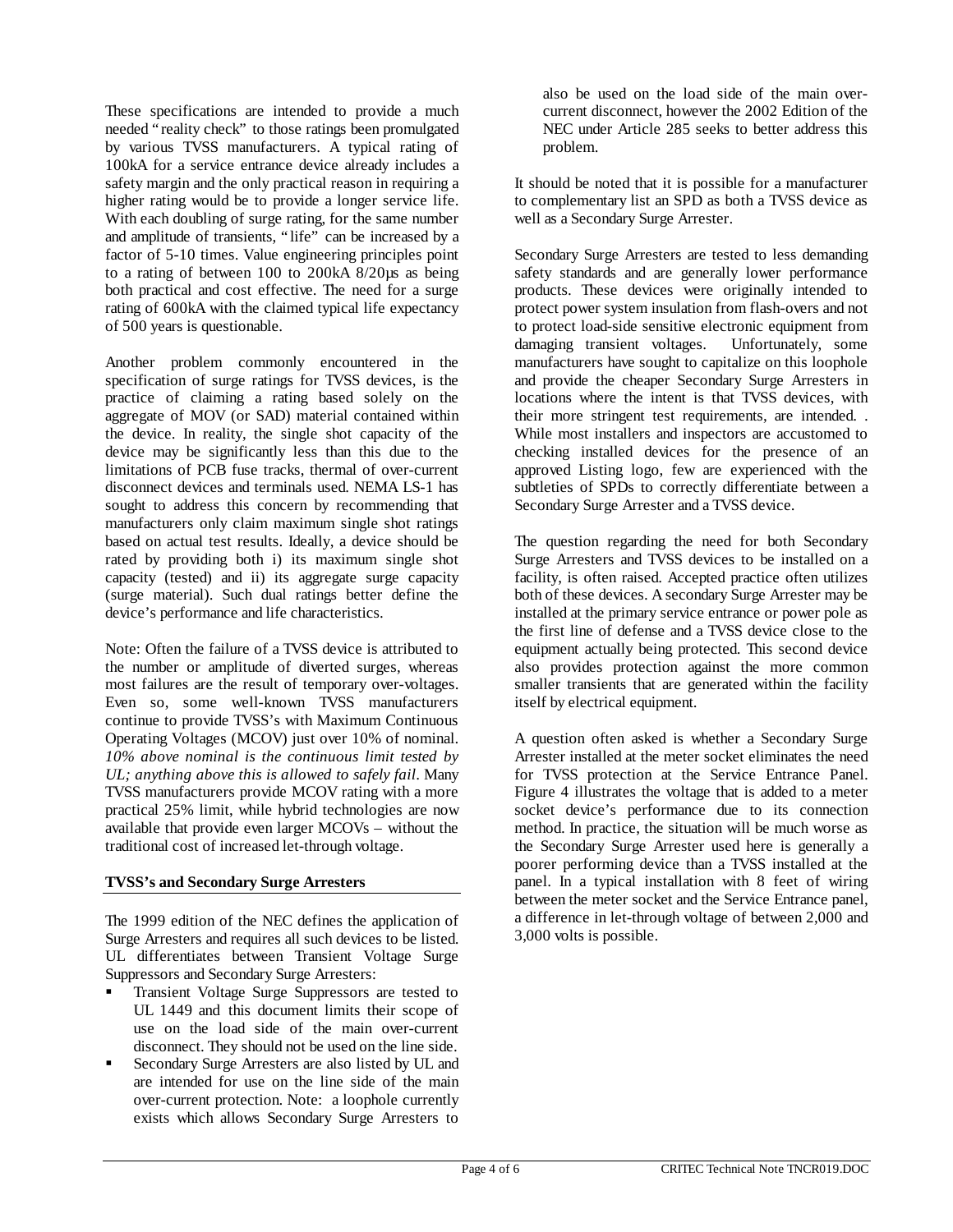

**Figure 4. Let-through voltage according to Secondary Surge Arresters installed location**

#### **Fault Current Ratings**

The 2002 edition of the NEC introduces Article 285, which includes… . *285.6 Short Circuit Current Rating. The TVSS shall be marked with a short circuit current rating and shall not be installed at a point on the system where the available fault current is in excess of that rating. This marking shall not apply to receptacles.*

This clears up some confusion in the industry on the applicability of NEC 110-10. It is now clear that TVSS devices must be selected and installed to ensure coordination between the supplies short circuit interrupt capacity and the TVSS's short circuit current rating.

For example, the TVSS shown in Figure 5 requires a short circuit current rating of 56kAIC or greater. An alternative to having to use a TVSS device short circuit current rated to 56 kAIC, is to include a current limiting circuit breaker. If this approach is adopted, it is

important to note that the NEC requires that the TVSS device be tested and Listed in conjunction with the specific breaker at the specified interrupt current rating. Using a different manufacturer's breaker or at different fault levels would void this conditions of use of the TVSS's Listing. Given the large number of combinations that would need to be tested, no manufacturer is likely to support this approach.



**Figure 5. Short Circuit Current Rating**

Note: Any circuit breaker installed into the TVSS tap connection would also need to be coordinated with the supply's short circuit current rating.

## **Connection Lead Length**

The performance of a TVSS protected system is dramatically affected by the TVSS installation. The selfinductance of the wire connecting the TVSS device to the panelboard can significantly increase the residual letthrough voltage reaching the equipment being protected during a surge condition. Figure 6 shows how the protected circuit experiences the sum of the voltage drop across the surge protector and that due to the connecting leads. While a Kelvin connection eliminates this, it is not practical for most applications. A general rule of thumb is that for each foot of wiring, an additional 165V of letthrough voltage can be expected



**Figure 6. Voltage Drop of the connecting leads**